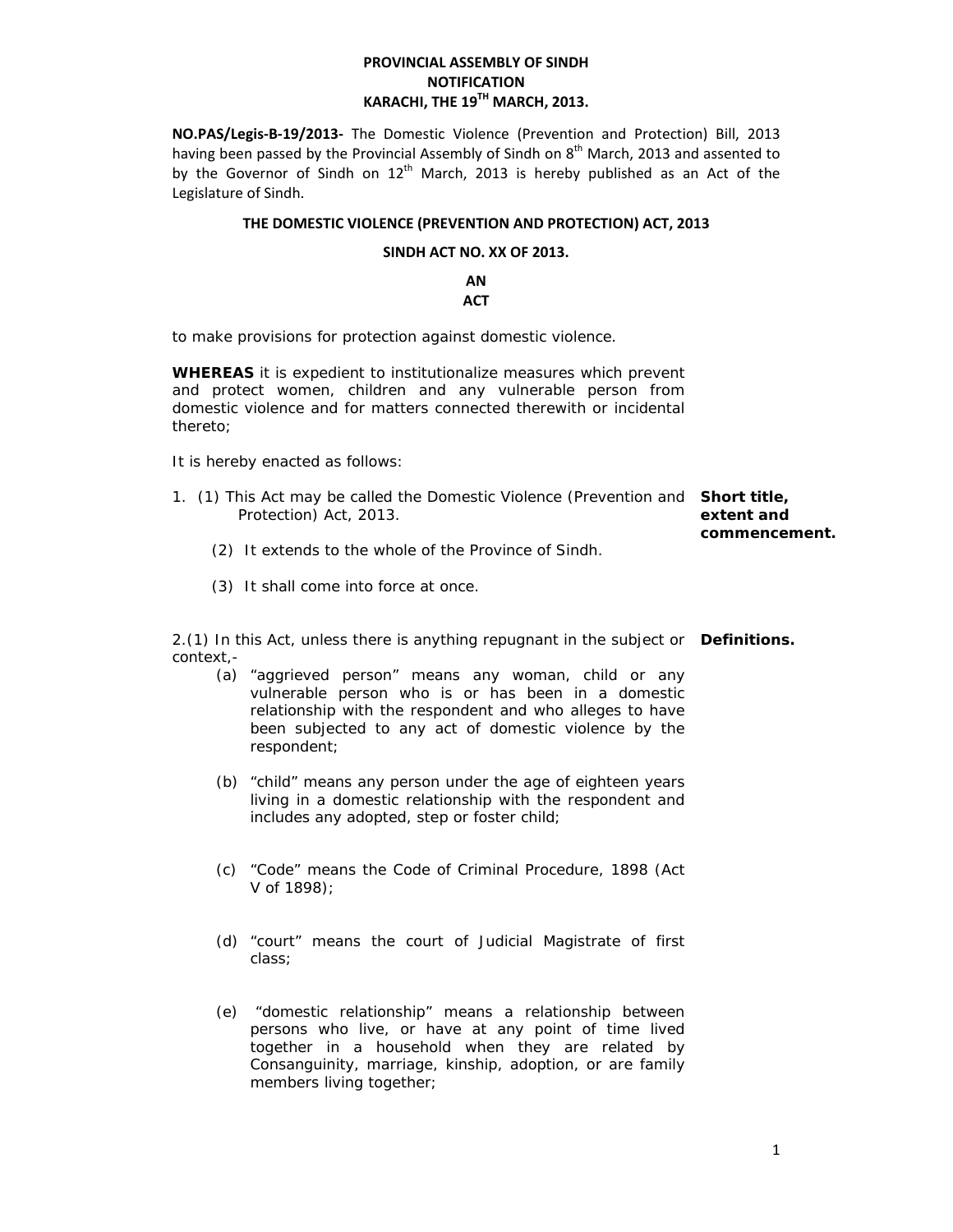- (f) "domestic violence" has the same meaning as assigned to it in section 5;
- (g) "Government" means the Government of Sindh;
- (h) "household" means a household where the aggrieved person lives or at any stage has lived in a domestic relationship either singly or along with the respondent and includes such a household whether owned or tenanted either jointly by the aggrieved person and the respondent or owned and tenanted by either of them, any such household in respect of which either the aggrieved person or the respondent or both jointly or singly have any right, title, interest or equity and includes such a household which may belong to the joint family of which the respondent is a member, irrespective of whether the respondent or the aggrieved person has right, title, interest in such a shared household;
- (i) "informer" means a person who has credible information that an offence is being committed under this Act and who has no interest adverse to the aggrieved person or to the accused;
- (j) "monetary relief' means a monetary relief which a court may order under section 12;
- (k) "notification" means a notification published in the Official Gazette;
- (l) "prescribed" means prescribed by the rules made under this Act;
- (m) "Protection Committee" means a Committee constituted under section 17;
- (n) "Protection Officer" means an officer appointed by Government under section 21;
- (o) "Protection order" means an order passed in terms of section 11;
- (p) "respondent" means a person who is or has been in a domestic relationship with the aggrieved person and against whom relief has been sought under this Act;
- (q) "residence order" means an order granted in terms of section 11;
- (r) "service provider" means any such government facility or registered voluntary organization established for the protection of aggrieved person providing legal, medical, financial or any other assistance;
- (s) "vulnerable person" means a person who is vulnerable due to old age, mental illness or handicap or physical disability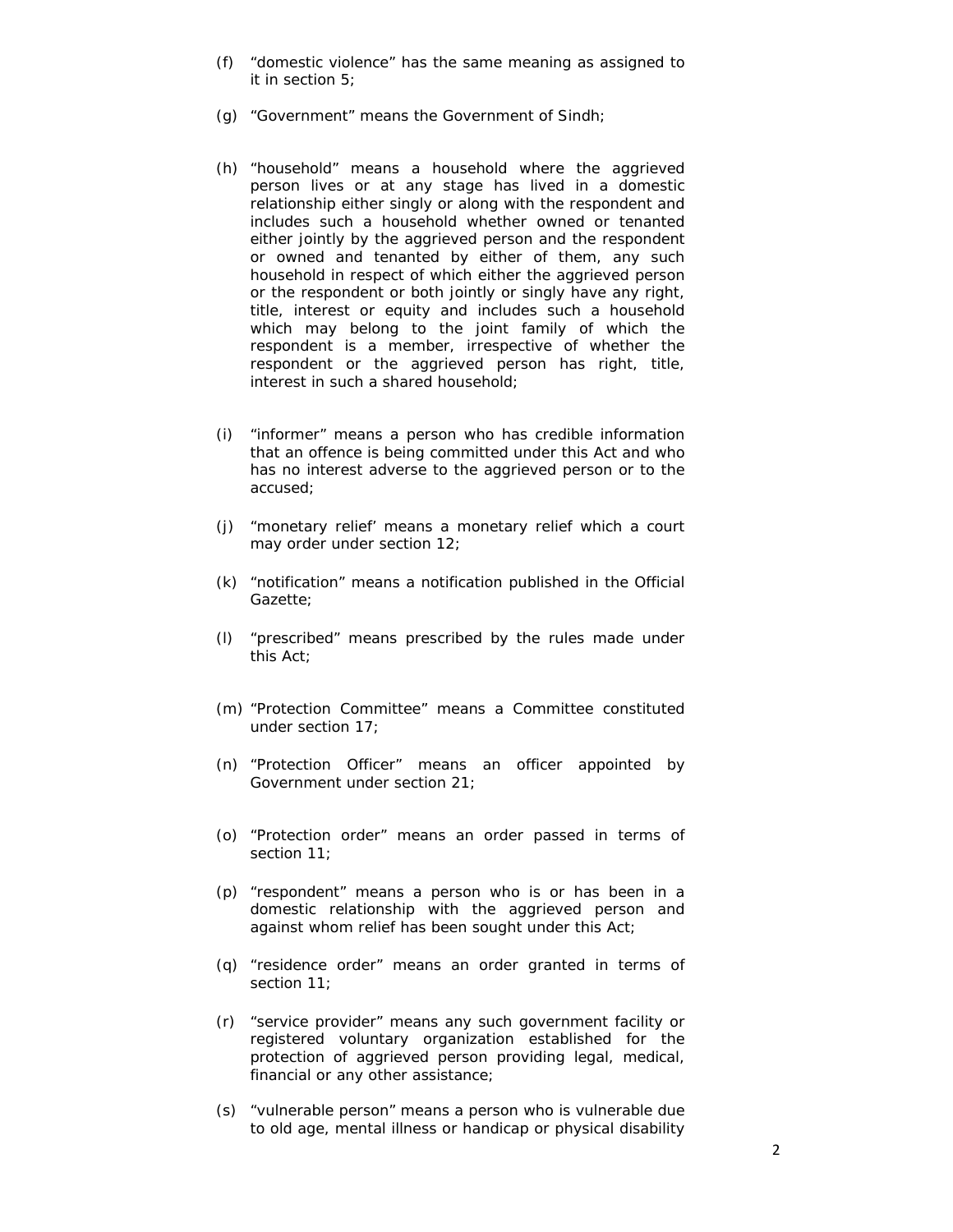or for other special reason.

(2) Words and phrases not defined in this Act shall have the same meaning as assigned to them in the Pakistan Penal Code, 1898 (Act XLV of 1898) and the Code of Criminal Procedure, 1860, (Act V of 1860).

- 3. Government shall ensure that
	- (a) this Act and the contents thereof receive wide publicity **implementation**  through electronic and print media in Urdu and local **of the Act.**  languages;
	- (b) the Government officers, the police and the members of the judicial service are given periodic sensitization and awareness training on the issues addressed by this Act; and
	- (c) effective protocols are formulated by the concerned Ministries and Departments dealing with health, education, employment, law and social welfare to address the issue of domestic violence and that the same are periodically revised.

of a Chairperson and such number of members as may be

4. (1) Government shall constitute a Commission which shall consist **Commission. Constitution of** 

(2) The Commission shall –

prescribed.

- (a) review from time to time the existing provisions of the law on domestic violence and suggest amendments therein, if any;
- (b) call for specific studies or investigation into specific incidence of domestic violence;
- (c) look into complaints and take *suomoto* notice of matters relating to domestic violence and the non-implementation of the law; and
- (d) participate and advise on the planning process for securing a safe environment free of domestic violence.

5. Domestic Violence includes but is not limited to, all acts of **Domestic**  gender based and other physical or psychological abuse committed **Violence.** by a respondent against women, children or other vulnerable persons, with whom the respondent is or has been in a domestic relationship including but not limited to -

- (a) "abet" as defined in Pakistan Penal Code (Act XLV of 1860) hereinafter referred to in this section as the said Code;
- (b) "assault" as defined in section 351 of the said Code;
- (c) "attempt" as defined in section 511 of the said Code to

**Government to ensure effective**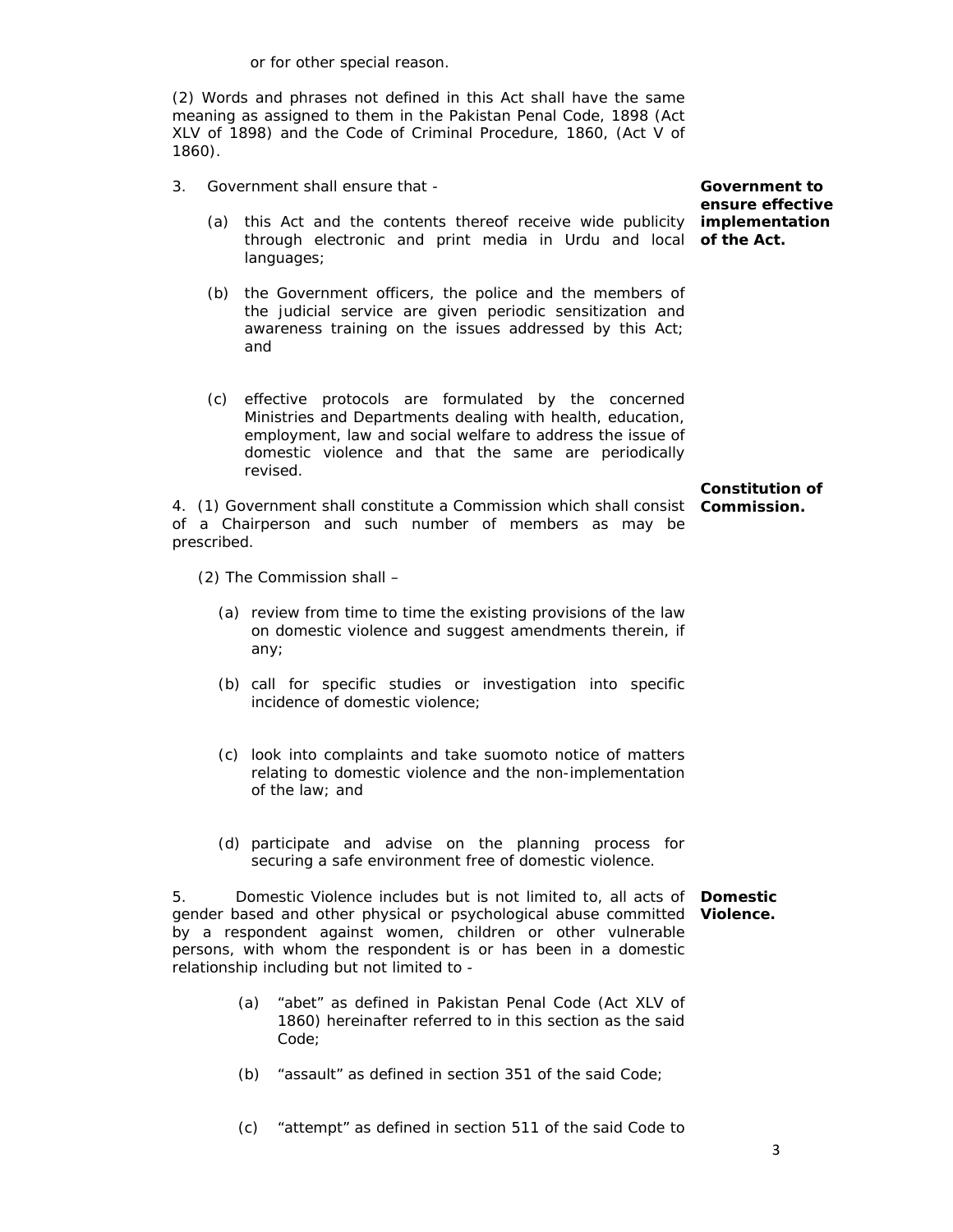commit any of the offenses enumerated in this section;

- (d) "criminal force" as defined in section 350 of the said Code;
- (e) "criminal intimidation" as defined in section 503 of the said Code;
- (f) "Emotional, psychological and verbal abuse" means a pattern of degrading or humiliating conduct towards the victim, including but not limited to –
	- (i) obsessive possessiveness or jealousy constituting serious invasion of the victim's privacy, liberty, integrity and security;
	- (ii) insults or ridicule;
	- (iii) threat to cause physical pain;
	- (iv) threat of malicious prosecution;
	- (v) blaming a spouse of immorality;
	- (vi) threats of divorce;
	- (vii) baselessly blaming or imputing insanity, or citing barrenness of a spouse with the intention to marry again;
	- (viii) bringing false allegation upon the character of a female member by any member of the shared household; and
	- (ix) willful or negligent abandonment of the aggrieved person;
- (g) "harassment" as defined in section 509 of the said Code;
- (h) "hurt" as defined in sections 332, 333, 335, 336A, 337, 337B, 337C, 337E, 337J, 337K, 337L of the said Code;
- (i) "mischief" as defined in section 425 of the said Code against the property of the aggrieved person;
- (j) "physical abuse" means any hurt caused by any act or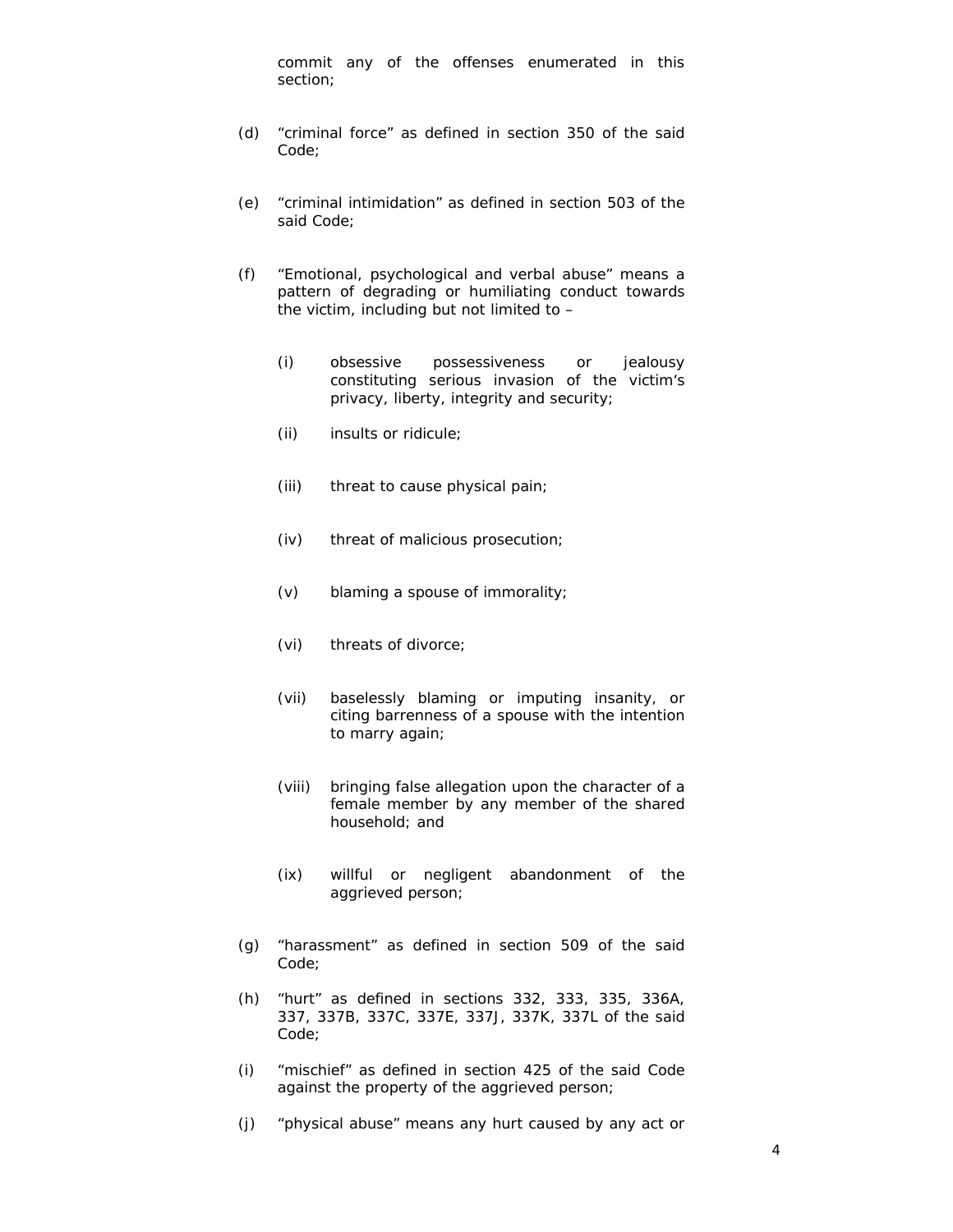- $(k)$  "stalking" includes, but is not limited to  $-$ 
	- (i) accosting the aggrieved person against his or her wishes; and
	- (ii) watching or loitering outside or near the building or place where the-aggrieved person resides or works or visits frequently;
- (l) "sexual abuse" includes any conduct of a sexual nature that abuses, humiliates, degrades or otherwise violates the dignity of the aggrieved person which may include –
	- (i) compelling the wife to cohabit with anybody other than the husband;
	- (ii) any kind of sexual abuse including sexual harassment of a member of the family;
- (m) "trespass" means entry into aggrieved person's residence either temporary or permanent without his or her consent, and includes workplace or frequently other place where the parties do not share the same residence;
- (n) "wrongful confinement" as defined in section 340 of the said Code; and
- (o) "economic abuse" includes deprivation of economic or financial resources or prohibition or restriction to continue access to such resources which the aggrieved person is ordinarily entitled to.

6. (1) The offences under section 5 (a), (b), (c), (d), (e), (g), (h) (i) **Punishment.**and (n) shall be punishable as provided under the Pakistan Penal Code, 1860.

(2) The offences under section 5(f) shall be punishable with imprisonment of minimum six months or with fine to be paid as compensation to the aggrieved person which shall not be less than ten thousand rupees or with both.

(3) Whosoever stalks a person under section 5(k) shall be punished with simple imprisonment of not less than one yearor with fine to be paid as compensation to the aggrieved party which shall not be less than twenty thousand rupees or with both.

(4) The offences under section 5(l) shall be punishable with imprisonment of either description not less than two years or with compensation to the aggrieved party which shall not be less than fifty thousand rupees or with both.

(5) The offences under section 5(m) shall be punishable with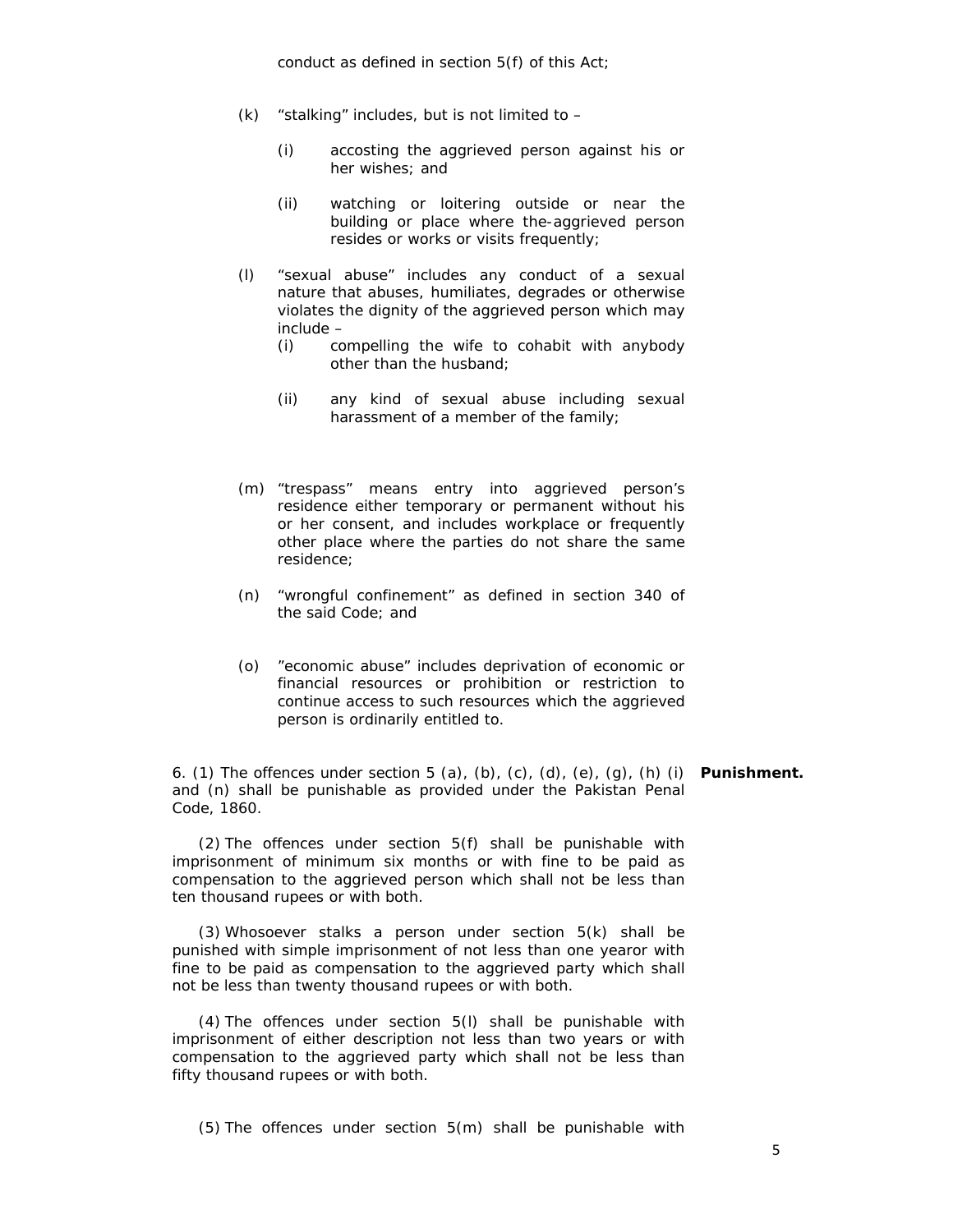imprisonment for either description for a term not less than one month or with fine or with both.

(6) Any person who commits the offences under section 5(o) shall be liable to pay compensation under section 12(1)(a).

7. (1) An aggrieved person or other person authorized by the **Petition to the**  aggrieved person in this behalf or informer may present a petition to **Court.**  the Court within whose jurisdiction -

- (i) the aggrieved person resides or carries on business; and
- (ii) the last place where the respondent and aggrieved person last resided together.

(2) The court shall fix the first date of hearing, which shall not exceed seven days from the date of the receipt of the petition by the court.

(3) On receipt of petition from an aggrieved party, the court shall, with or without issuing an interim order, issue a notice upon the person complained against calling upon him to show cause within seven days of receipt of notice as to why a protection order shall not be made against him for committing an act or acts of domestic violence as alleged in the petition.

(4) The petition made under sub-section (1) shall be disposed of within a period of ninety days and any adjournment given during the hearing of the petition shall be granted for reasons to be recorded in writing by the Court.

8. (1) The court, at any stage of the proceedings under this Act, **Counseling.** may direct the respondent or as the case may be, aggrieved person to undergo mandatory counseling with an appropriate service provider.

(2) Where the court has issued any direction under sub-section (1), it shall fix the next date of hearing of the case within a period not exceeding thirty days.

9. (1) Notwithstanding anything contained in any other law for the **Right to reside in**  time being in force, the aggrieved person shall not be evicted from **a household.**  the household without consent, whether or not he or she has any right, title or beneficial interest in the same.

(2) The aggrieved person shall not be evicted from the household or any part of it by the respondent save in accordance with law.

10. (1) In any proceeding under this Act, the court may pass such **Power to grant**  interim order at any time and stage of the petition as it deems just **interim order.** and proper.

(2) If the court is satisfied that a petition *prima facie* discloses that the respondent has committed an act of domestic violence or that there is a likelihood that the respondent may commit an act of domestic violence, it may issue order on the basis of an affidavit of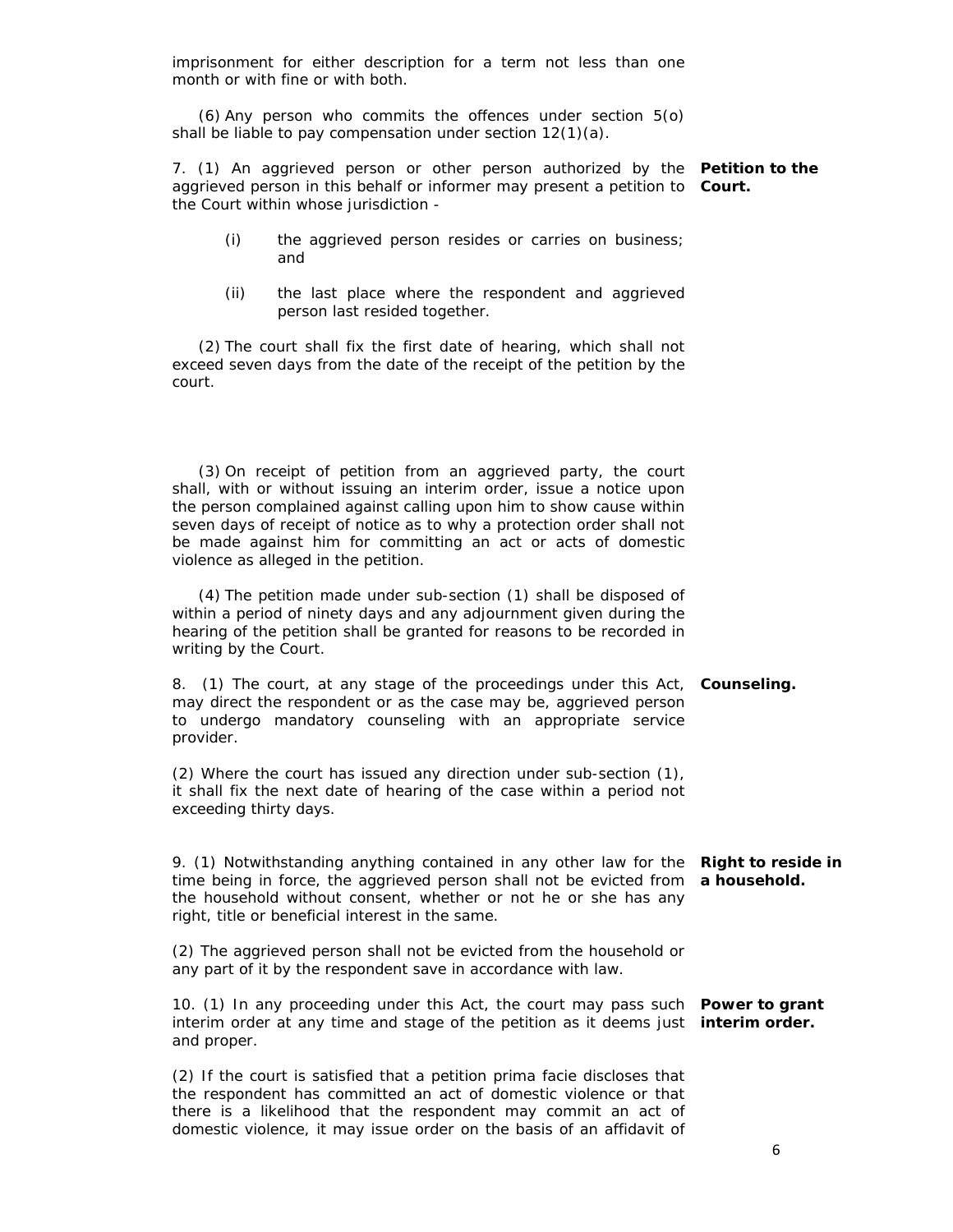the aggrieved person or any other evidence or material, before the court as prescribed under sections 11, 12 and 13 against the respondent.

11. (1) The court on being satisfied that domestic violence has *prima* **Passing of**  *facie* taken place may pass a protection order in favour of the **protection**  aggrieved person and prohibit the respondent from –

**orders and residence orders.** 

- (a) committing any act of domestic violence;
- (b) aiding or abetting in the commission of acts of domestic violence;
- (c) entering the place of employment of the aggrieved person or, if the aggrieved person is a child, his or her educational institution or any other place frequented by the aggrieved person;
- (d) attempting to communicate in any form, whatsoever with the aggrieved person, including personal, oral or written, electronic or telephonic or mobile phone contact;
- (e) causing violence to the dependants, other relatives or any person who gives the aggrieved person assistance against domestic violence; and
- (f) committing any other act as specified in the protection order;

(2) In addition to the order under sub-section (1), or otherwise, the court on being satisfied that domestic violence has taken place may pass a residence order to –

- (a) restrain the respondent from dispossessing or in any other manner disturbing the possession of the aggrieved person from the household;
- (b) restrain the respondent or any of his relatives from entering the household; and
- (c) direct the respondent to secure alternative accommodation for the aggrieved person or if the circumstances so require to pay rent for the same.

(3) The court may impose any additional conditions or pass any other direction which it may deem reasonably necessary to protect and provide for the safety of the aggrieved person or any child of such aggrieved person.

(4) The court may require from the respondent to execute a bond, with or without sureties, for preventing the commission of domestic violence.

(5) While making an order under sub-sections (1), (2) or (3), the court may also pass an order directing the officer in charge of the nearest police station to give protection to the aggrieved person or to assist the aggrieved person or the person making an application on his or her behalf in the implementation of the order.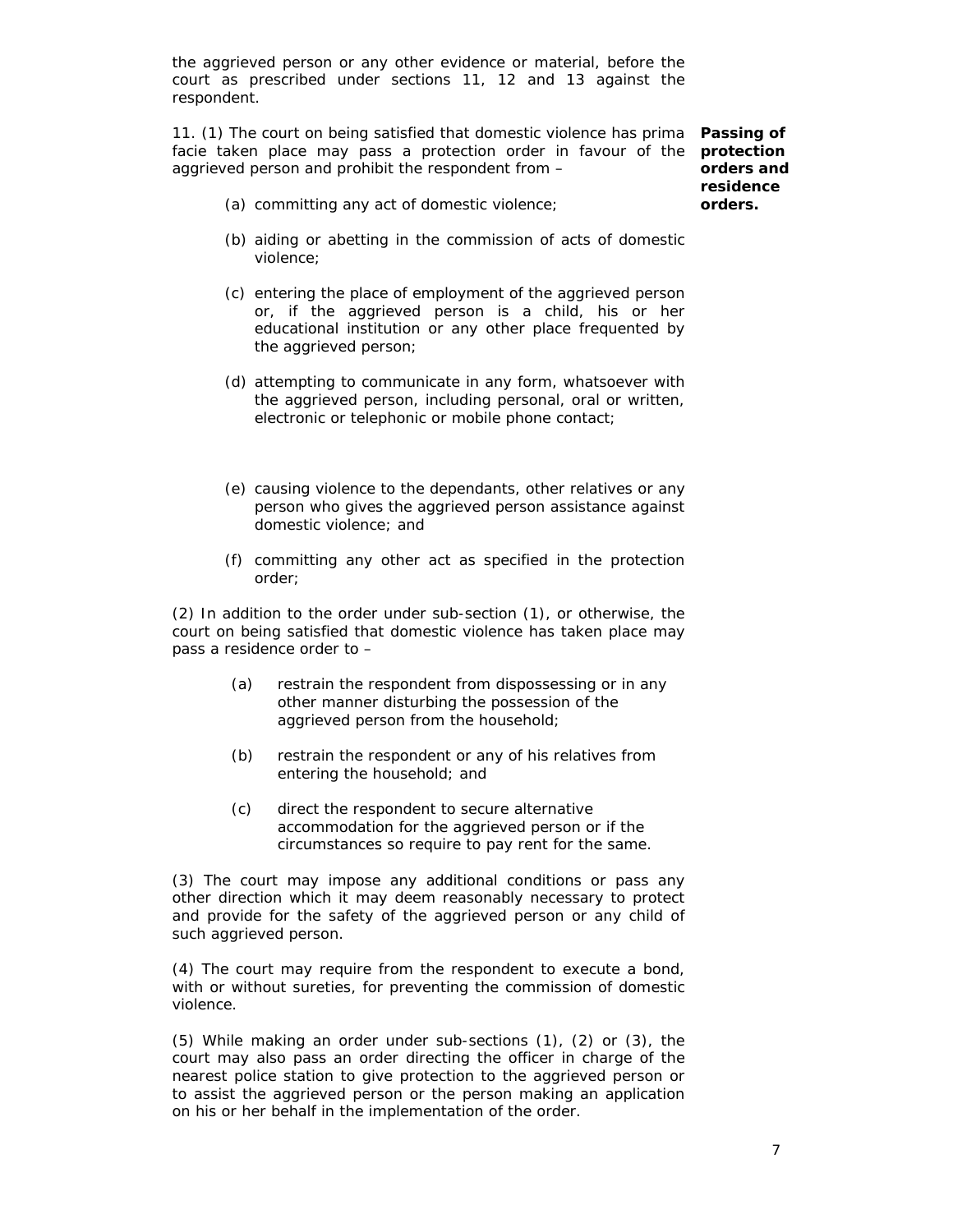(6) While making an order under sub-section (2), the court may impose on the respondent obligations relating to the discharge of rent or other payments, having regard to the financial needs and resources of the parties.

(7) The court may direct the officer in charge of the police station in whose jurisdiction the court has been approached to assist in the implementation of the protection order.

(8) The court may direct the respondent to return the possession to the aggrieved person of any property, valuables or documents to which the aggrieved person is entitled.

(9) The court shall in all cases where it has passed any order under this section, order that a copy of such order, shall be given to the parties to the application, the officer in charge of the police station in the jurisdiction of which the court has been approached as well as to the service provider located within the local limits of the jurisdiction of the court.

12. (1) The court may, at any stage of the trial of a petition filed by **Monetary relief.** the aggrieved person, pass interim order directing the respondent to pay monetary relief to meet the expenses incurred and losses suffered by the aggrieved person and such relief may include, but is not limited to –

- (a) compensation to the aggrieved person for suffering as a consequence of economic abuse to be determined by the court;
- (b) loss of earning;
- (c) medical expense;
- (d) the loss caused due to the destruction, damage or removal of any property from the control of the aggrieved person; and
- (e) the maintenance for the aggrieved person as well her children, if any, including an order under or in addition to an order of maintenance under family laws.

(2)The respondent shall pay monetary relief to the person aggrieved within the period specified in the order made in terms of sub-section (1) and in accordance with terms thereof.

(3) The court may, upon failure on part of the respondent to make payment in terms of the order under sub-section (2) direct an employer or debtor, of the respondent, to directly pay the aggrieved person or to deposit with the court a portion of the wages or salaries or debt due to or accrued to the credit of the respondent, which amount may be adjusted towards the monetary relief payable by the respondent.

13. The court may, at any stage of the petition for protection order **Custody orders.** or for any other relief under this Act grant temporary custody of an aggrieved person who is –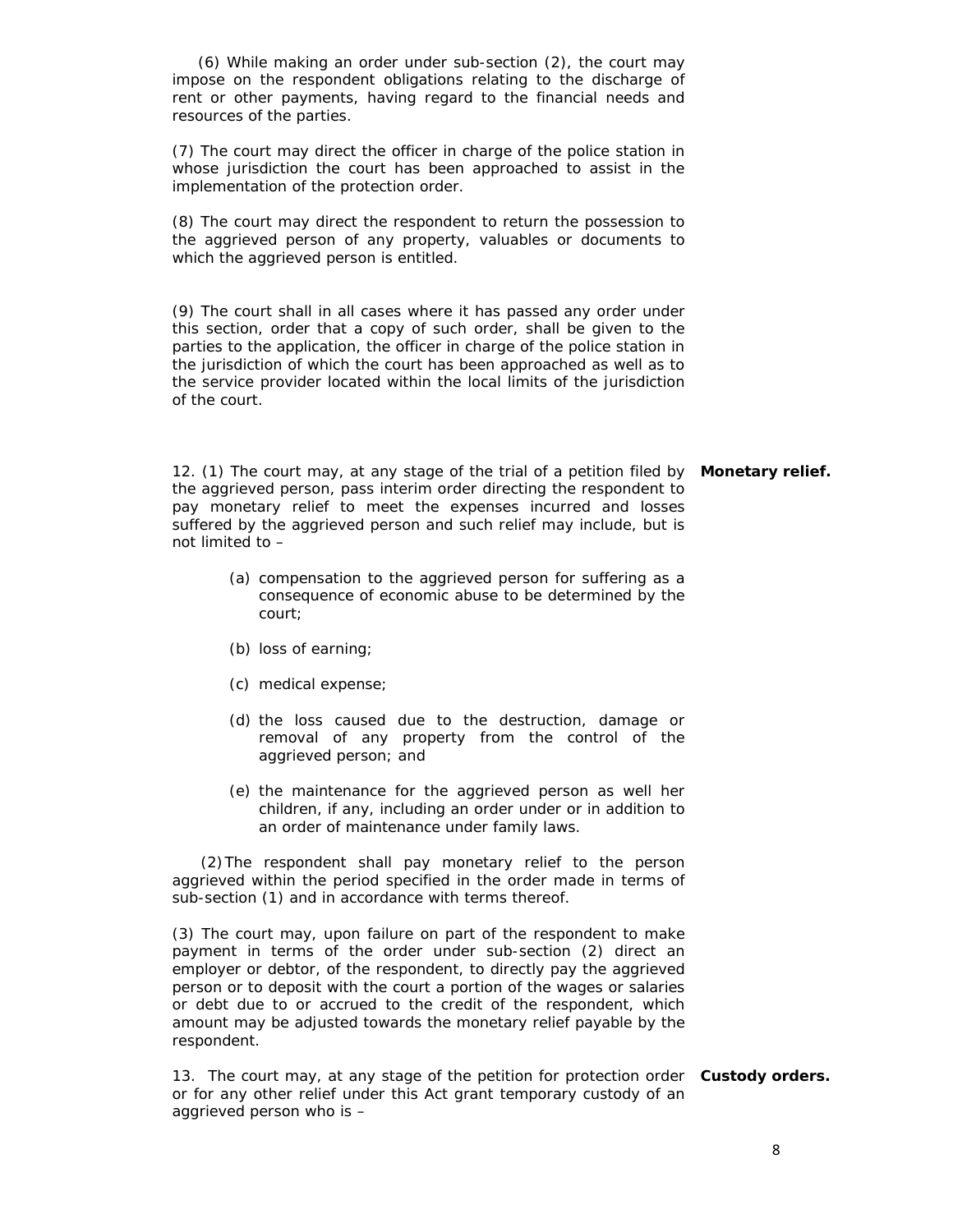- (a) a child to a person under the Guardians and Wards Act 1890 (VIII of 1890); and
- (b) an adult to a service provider or some other person in accordance with the will of the aggrieved person:

Provided that in any case where a complaint of sexual abuse of a child has been made and the court is prima facie satisfied that such allegation is true, the court shall grant custody of the aggrieved child to the nonrespondent parent or guardian or the person making an application on his or her behalf.

14. (1) The interim order made under section 10 and the protection **Duration and**  order made under section 11 shall remain in force until the aggrieved person applies for discharge of such order.

(2) If the court on receipt of an application at any stage from the aggrieved person or the respondent is satisfied that there is a change in the circumstances requiring alteration, modification or recalling of any order made under this Act, it may, for reasons to be recorded in writing pass such order, as it may deem appropriate.

(3)The residence order shall remain in force until such time it is altered.

(4)Nothing contained in sub-sections (1) and (2) shall prevent an aggrieved person from making a fresh application after the previous order has been discharged.

15. (1) A breach of protection order, or of the interim protection order, by the respondent shall be an offence and shall be punished with imprisonment of either description for a term which may extend to one year or with fine which may extend to twenty thousand rupees, or with both.

(2) Notwithstanding anything contained in the Code the offence under this section shall be cognizable, bailable and compoundable.

16. Any person convicted by a court under sub-section (1) of **Appeal.**  section 15, may file an appeal to the court of Sessions within thirty days of the passing of the order of sentence and the court of sessions shall decide the appeal within sixty days.

17. (1) Government shall, by notification in the official Gazette, **Protection**  constitute Protection Committees for the purposes of this Act.

(2) A Protection Committee shall comprise a Social Welfare Officer who shall be the convener, medical practitioner, a psychologist, psycho-social worker and an official appointed by the court, a female police officer not below the rank of Sub-Inspector and two women members from civil society and the Protection Officer who shall also act as the Secretary of the Protection Committee.

- 18. The Protection Committee may
	- (a) inform the aggrieved person of her or his rights **Protection**  provided under this Act or any other law for the time **Committee.** being in force and the remedies and the help that may be provided;

**alteration of interim, protection and residence orders.** 

**Penalty for breach of an interim or protection order by the respondent.** 

**Committee.** 

**Duties and functions of**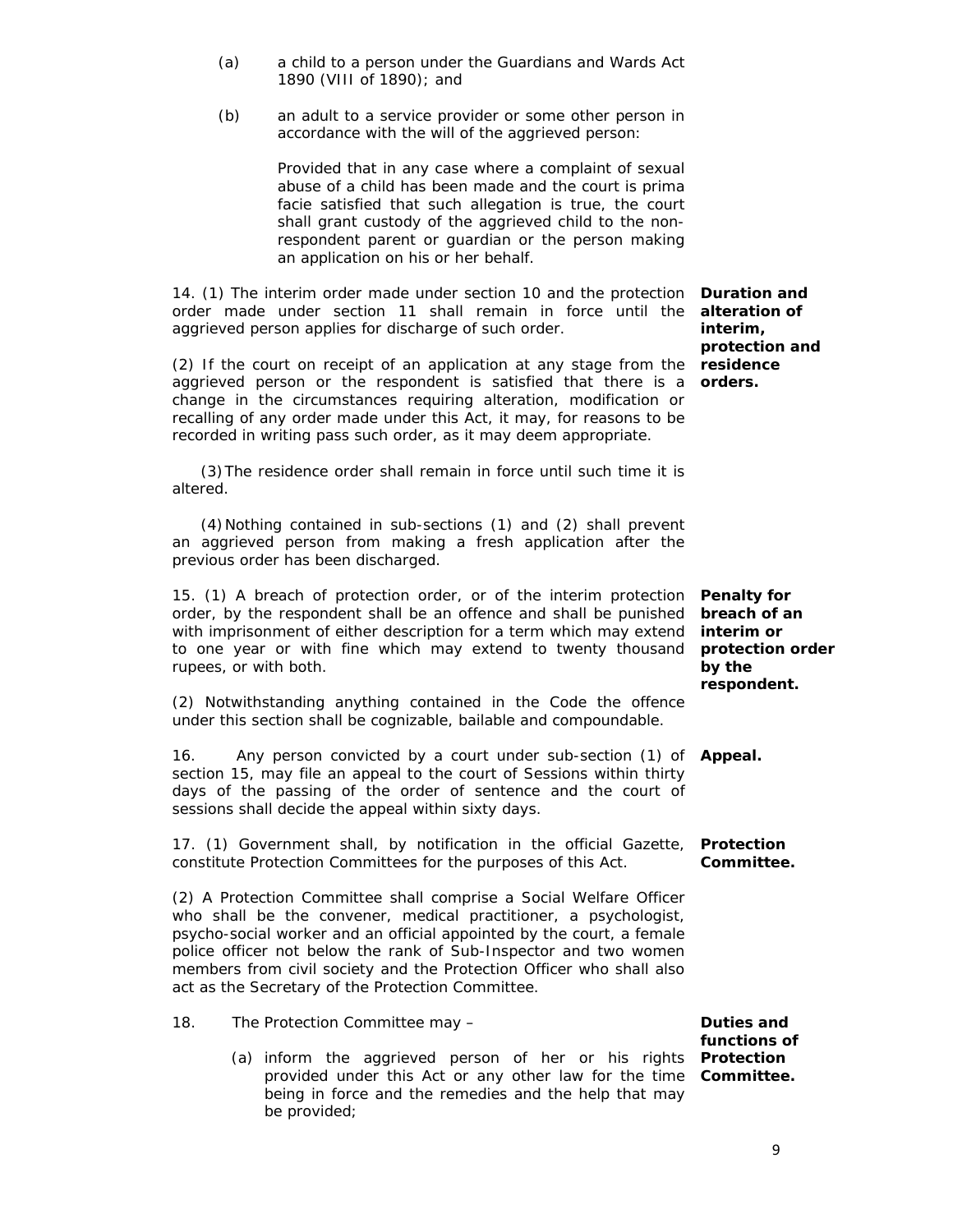- (b) assist the aggrieved person in obtaining any medical treatment necessitated due to the domestic violence;
- (c) if necessary, and with the consent of the aggrieved person, assist the aggrieved person in relocating to a safer place acceptable to the aggrieved person, which may include the house of any relative or family friend or other safe place or if any, established by a service provider;
- (d) assist the aggrieved person in the preparation of and filing of any petition or report under this Act, the Code or any other law for the time being in force;
- (e) keep official record of the incidents of domestic violence in its area of jurisdiction, whether on the basis of information received or *suomoto*inquiry, irrespective of whether or not action is taken under this Act. Such record shall include –
	- (i) the first information received about the incident of domestic violence;
	- (ii) the assistance, if any, offered or provided by the Protection Committee to the aggrieved person;
	- (iii) where applicable the reason for not taking action under this Act when an incident was brought to the notice of the Protection Committee;
	- (iv) where applicable, the reason for the aggrieved person's refusal to take assistance from the Protection Committee;
	- (v) the names and contact details of the service provider, if any, from whom the aggrieved person sought help;
	- (vi) maintenance of the record of applications, protection orders and the service providers operating in the area of jurisdiction; and
	- (vii) perform any other duties that may be assigned to the Protection Committee under this Act or the rules made there under.

19.(1) Members of the Protection Committee shall be deemed to be **Powers,**  public servants within the meaning of section 21 of the Pakistan Penal Code (Act XLV of 1860).

(2) The Protection Committee may file an application for obtaining a **Committee.** protection order under section 11, if so desired by the aggrieved person.

(3) The Protection Committee may procure the assistance of any person or authority, and any person or authority so requested by the

**privileges and immunities of Protection**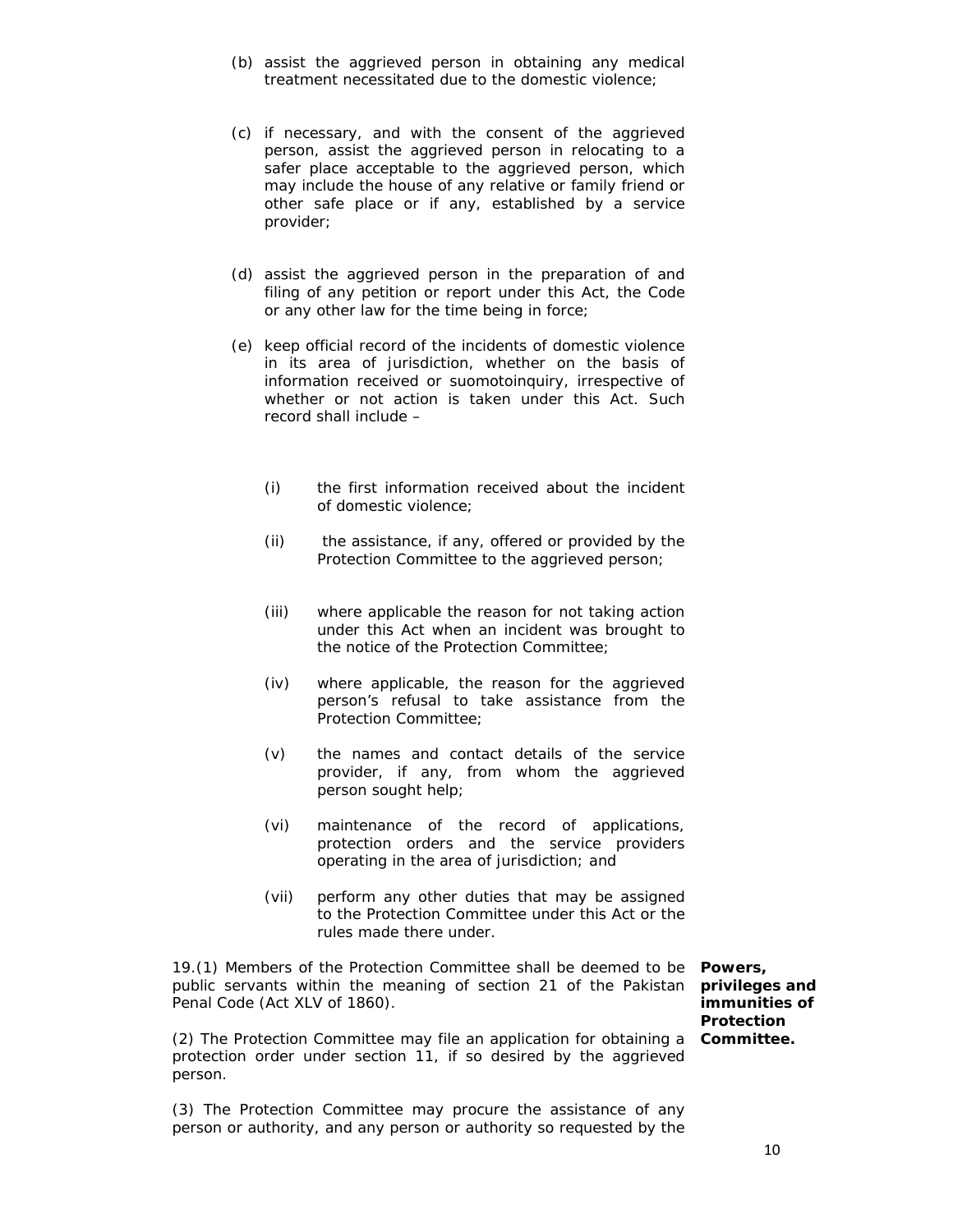Protection Committee, shall be under legal obligation to provide the desired assistance to the Protection Committee.

20.The Protection Committee may delegate any of its functions and **Delegation of**  powers to any of its member or members.

**functions and powers.** 

21.(1) Government shall, by notification in the official Gazette, **Protection**  appoint a gazetted officer to act as Protection Officer, for the **Officer.**  purposes of this Act.

(2) The Protection Officer shall possess such qualifications and experience as may be prescribed under the rules.

22**.** It shall be the duty of the Protection Officer –

- (a) to make a domestic incident report to the Protection **Officer.**  Committee, in such form and in such manner as may be prescribed, upon receipt of a complaint of domestic violence and forward copies thereof to the Protection Committee within the local limits of whose jurisdiction domestic violence is alleged to have been committed and to the service providers in that area;
- (b) to make an application in such form and in such manner as may be prescribed to the court, if the aggrieved person so desires, claiming relief for issuance of a protection order;
- (c) to ensure that the aggrieved person is provided legal aid;
- (d) to maintain a list of all service providers providing legal aid or counseling, shelter homes and medical facilities in a local area within the jurisdiction of the court;
- (e) to make available a safe place of residence, if the aggrieved person so requires and forward a copy of his report of having lodged the aggrieved person in a shelter home to the Protection Committee;
- (f) to get the aggrieved person medically examined, if he or she has sustained bodily injuries and forward a copy of the medical report to the Protection Committee having jurisdiction in the area where the domestic violence is alleged to have been taken place;
- (g) to ensure that the order for monetary relief under section 12 is complied with and executed in accordance with the procedure prescribed; and
- (h) to perform such other duties as may be prescribed.

23.(1) In any proceeding under this Act, the court may secure the **Assistance of**  services of a service provider. **service provider.** 

(2) Service provider shall have all the privileges and immunities enjoyed by the Protection Committee.

**Duties of Protection**